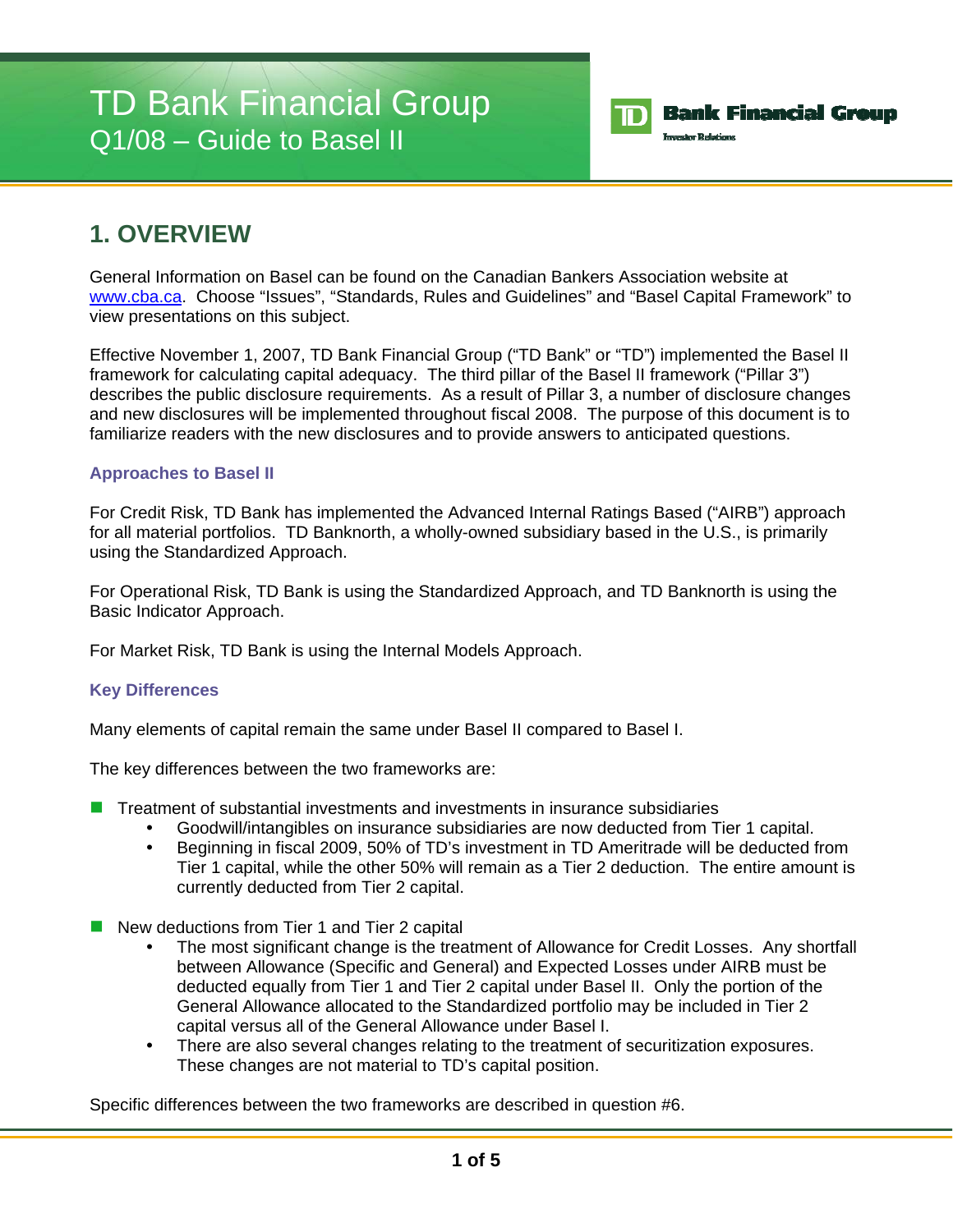## **Location of Information**

Pillar 3 tables are published in any of three locations: Management's Discussion and Analysis ("MD&A"), Notes to Consolidated Financial Statements ("Notes"), and the Supplemental Financial Information package ("Supp-pack"). The following information may assist with locating desired material:

- 1. Where disclosures satisfy a CICA 3862 or 1535 requirement, they are located in the Notes or are cross-referenced from the Notes to the MD&A.
- 2. Where disclosures represent minimal changes to existing disclosures, or tables moved from annual to quarterly disclosure basis, they remain in their existing disclosure location.
- 3. The remaining disclosure is included in either the MD&A or the Supp-pack.

# **2. BASEL II vs. BASEL I**

Under Basel II, TD's Tier 1 Capital ratio is up 70bps, Total Capital ratio is up 90bps and Risk-Weighted Assets ("RWA") are down \$17 billion.

### **Capital**

| Q1/08 (\$ millions) | <b>Tier 1 Capital</b> | <b>RWA</b> | <b>Tier 1 Capital Ratio</b> |
|---------------------|-----------------------|------------|-----------------------------|
| <b>Basel II</b>     | 15,888                | 145,900    | 10.9%                       |
| <b>Basel</b> I      | 16,614                | 163,230    | 10.2%                       |
| <b>Difference</b>   | (726)                 | (17, 330)  | 70 <sub>bps</sub>           |
|                     | <b>Total Capital</b>  | <b>RWA</b> | <b>Total Capital Ratio</b>  |
| <b>Basel II</b>     | 22,014                | 145,900    | 15.1%                       |
| <b>Basel</b> I      | 23,117                | 163,230    | 14.2%                       |
| <b>Difference</b>   | (1, 103)              | (17, 330)  | 90bps                       |

#### **RWA**

| Q1/08 (\$ millions) | <b>Credit Risk</b> | <b>Market Risk</b> | <b>Operational Risk</b> | <b>Total RWA</b> |
|---------------------|--------------------|--------------------|-------------------------|------------------|
| <b>Basel II</b>     | 121,460            | 4,088              | 20,352                  | 145,900          |
| Basel I             | 159,142            | 4,088              | not applicable          | 163,230          |
| <b>Difference</b>   | (37, 682)          | 0                  | 20,352                  | (17, 330)        |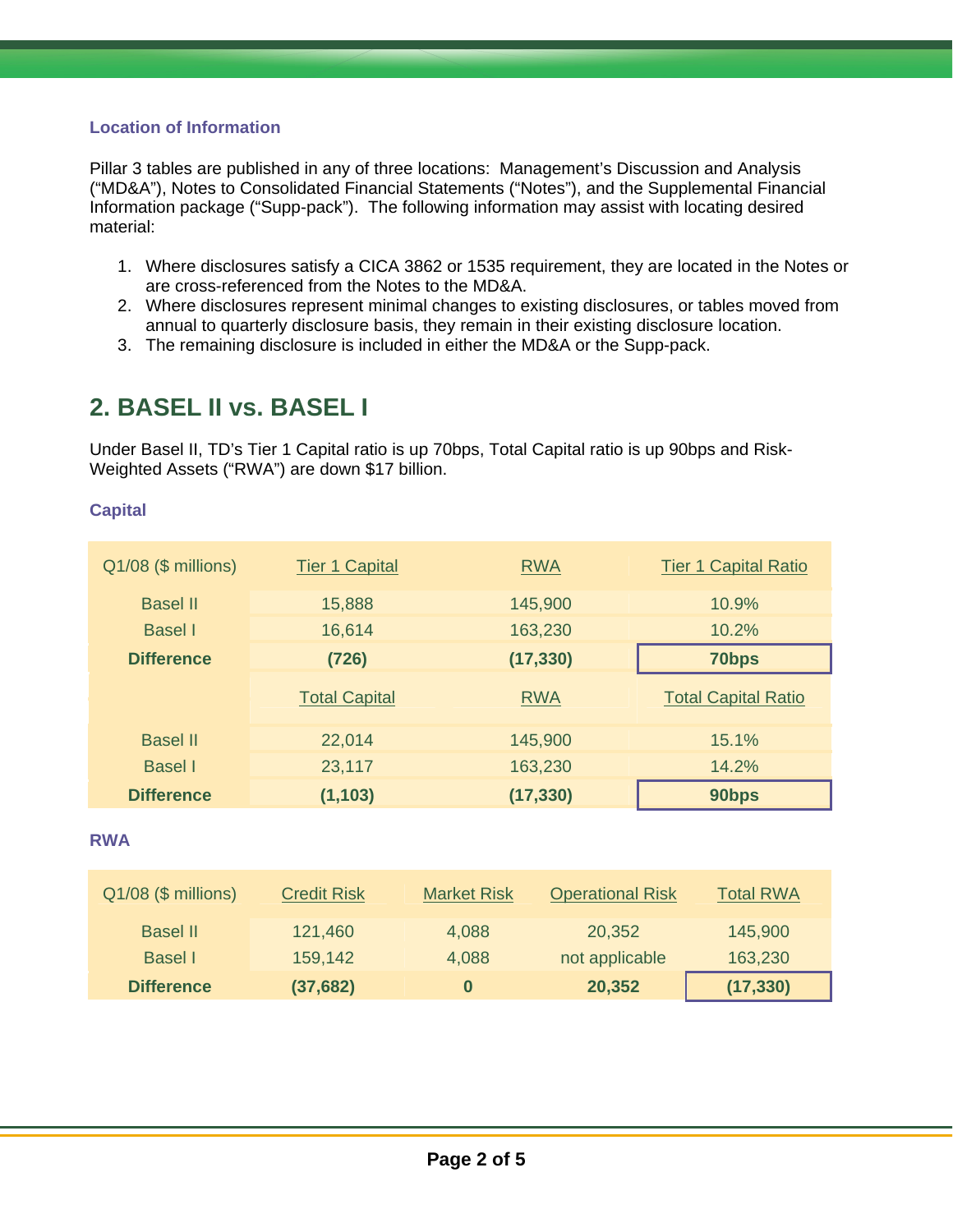# **3. QUESTIONS & ANSWERS**

1. Referring to page 14 lines 1-8 of the Supp-pack, how does the "Banking Book Equities" table differ from what was previously disclosed?

*Lines 1-7 are new disclosures required under Pillar 3 and provide a more detailed breakdown of the Unrealized gains (losses). There is no change in methodology; all numbers on line 8 reconcile with previously-disclosed figures.* 

2. Referring to page 14 lines 1-2 of the Supp-pack, why are there unrealized gains if the Balance Sheet value equals the fair value?

*The Unrealized gain (loss) shown on line 2 refers to the difference between the original cost of the equities and the current fair value. Publicly-traded equities on line 1 are recorded on the Balance Sheet at their fair value while the Unrealized gain (loss) flows through Other comprehensive income.* 

*Privately held equities are shown on two lines because they are carried on the Balance Sheet at cost. Therefore the Unrealized gain (loss) on line 5 represents the difference between lines 3 and 4.* 

3. Referring to page 17 of the Supp-pack, what is the difference between "Gross Impaired Loans by Business Unit Location" (lines 14-17) and "Gross Impaired Loans by Country of Ultimate Risk" (lines 18-28)?

*Differences between the two results when a loan is booked in one country (i.e. U.S.) but guaranteed by an entity in another country (i.e. Canada).* 

*Business Unit Location is based on the geographic location of the TD Bank unit responsible for booking and managing the loan.* 

*Country of Ultimate Risk represents the country of residence of the borrower, or in the case where a guarantee exists, the country of residence of the guarantor.* 

*Note that the ending balance is the same under each scenario (lines 17 and 28).* 

4. Referring to page 23 lines 1-7 of the Supp-pack,

What is included in each counterparty type?

- *a) Retail: individuals, certain small businesses*
- *b) Corporate: wholesale and commercial customers, certain small businesses*
- *c) Sovereign: governments, central banks, certain public sector entities*
- *d) Bank: banks, securities firms*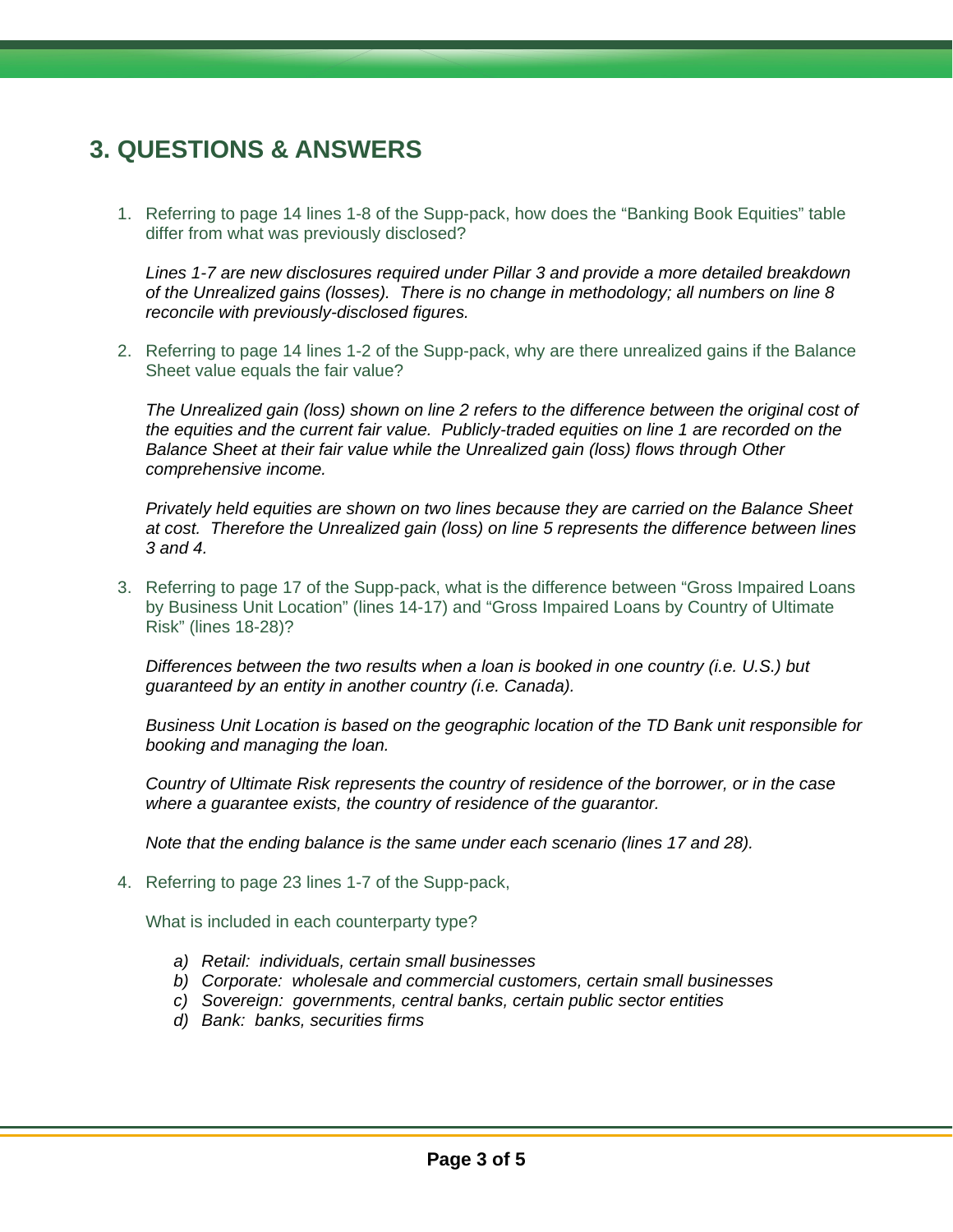What is included in each of the 3 sub-types under "Retail" on lines 1-3?

- *a) Residential secured: individual mortgages, home equity lines of credit*
- *b) Qualifying revolving retail: individual credit cards, unsecured lines of credit and overdraft protection products*
- *c) Other retail: personal loans, student lines of credit, small business banking credit products*

Why do the counterparty types on page 23 lines 1-6 not align with the financial reporting asset classes on page 13 lines 10-14?

*As per the Basel II requirements, we categorize banking book exposures by counterparty type,*  each having different underlying risk characteristics. These differ from financial reporting *asset classes which are based on accounting guidelines. For example, under Basel II, certain small businesses are treated as Retail, while others are treated as Corporate, depending on the size of the exposure and/or how the exposure is managed.* 

5. Why does the "Drawn" number on page 23 line 7 of the Supp-pack not reconcile with total loans on page 13?

*All of the drawn exposures on page 23 of the Supp-pack are included in the Balance Sheet on page 13. The Retail exposures can be closely mapped to a small number of accounts. The non-Retail exposures cannot be mapped directly using publicly-disclosed information.* 

*The Retail drawn exposures on page 23 lines 1-3 of the Supp-pack can be closely mapped to page 13 using the following categories: all of Residential mortgages (line 10), Consumer instalment and other personal (line 11), Credit cards (line 12), and a portion of Business and government (line 13).* 

*The non-Retail loans cannot be mapped between the two pages using publicly-disclosed information as there are a number of adjustments involving portions of various accounts.* 

- 6. Referring to page 24 of the Supp-pack, what are the main differences between Basel I and Basel II calculations, and what are their impacts on the Bank's Tier 1 capital ratio?
	- *a) Methodology Changes: increases the Tier 1 capital ratio by approximately 260bps under Basel II*

*This refers to the different risk-weightings assigned to each of our credit risks, which reduced RWA. For example, the reduction of Residential secured RWA (includes residential mortgages and home equity lines of credit) was approximately 160bps.* 

*b) New Components to Basel II RWA: decreases the Tier 1 capital ratio by approximately 170bps*

*This refers to the addition of Operational Risk and the 6% scale factor on AIRB portfolios, which increased the Bank's RWA. (See #8 for more details on the scale factor).* 

*c) Capital Treatment: decreases the Tier 1 capital ratio by approximately 40bps under Basel II*

*This is mainly comprised of the change in treatment of Goodwill & Intangible Assets of insurance subsidiaries and the addition of the shortfall in allowance.*